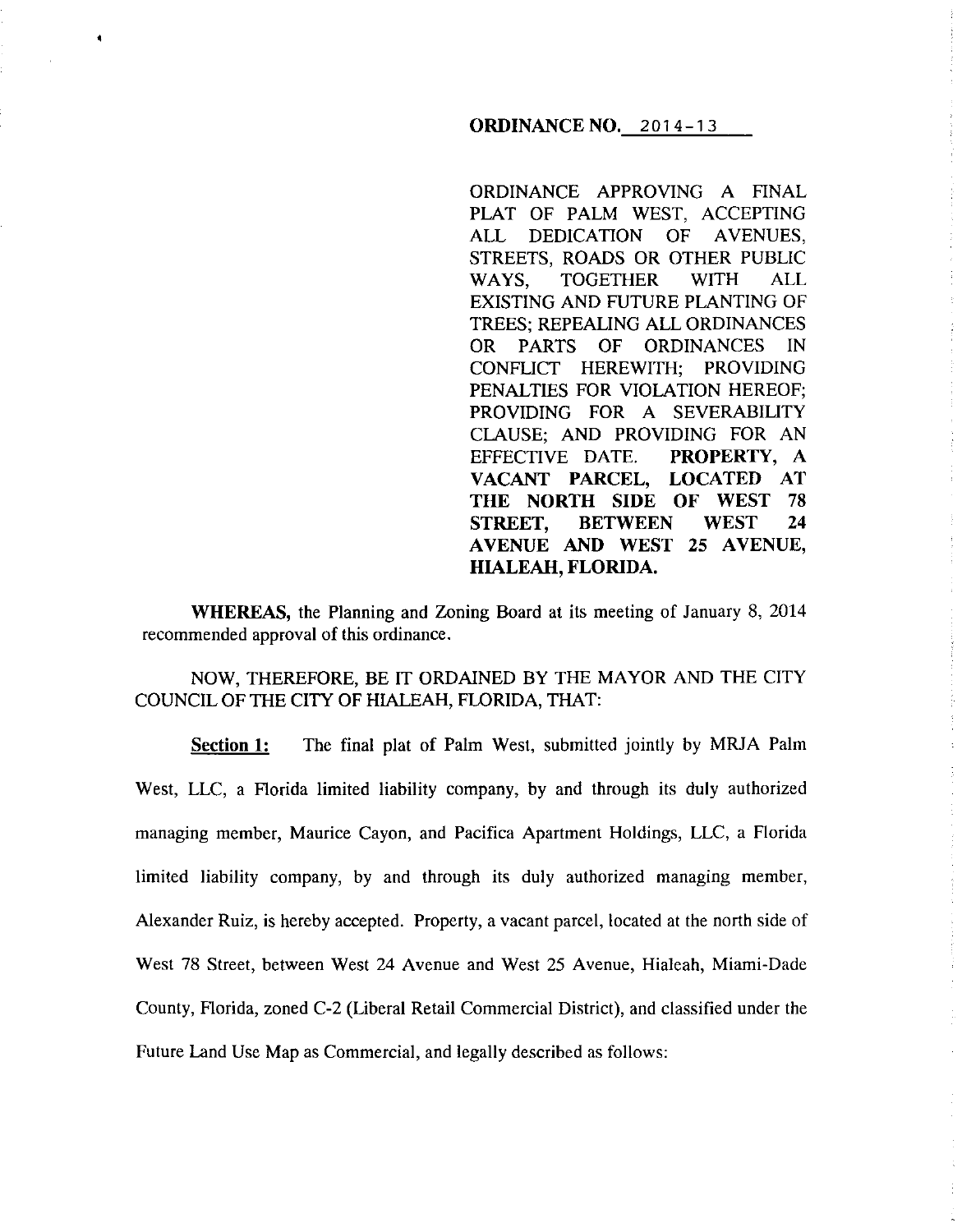ALL OF VIVO FONTE BUSINESS PARK I, according to the Plat thereof, as recorded in Plat Book 167, Page 21, of the Public Records of Miami-Dade County, Florida

**Section 2:** All dedication of avenues or other public ways together with all existing and future planting, trees, shrubbery and fire hydrants thereon are hereby accepted.

### **Section 3: Repeal of Ordinances in Conflict.**

All ordinances or parts of ordinances in conflict herewith are hereby repealed to the extent of such conflict.

#### **Section 4: Penalties.**

Every person violating any provision of the Code or any ordinance, rule or regulation adopted or issued in pursuance thereof shall be assessed a civil penalty not to exceed \$500.00 within the discretion of the court or administrative tribunal having jurisdiction. Each act of violation and each day upon which any such violation shall occur shall constitute a separate offense. In addition to the penalty prescribed above, the city may pursue other remedies such as abatement of nuisance, injunctive relief, administrative adjudication and revocation of licenses or permits.

 $\mathcal{L}$ Ŷ.

#### **Section 5: Severability Clause.**

If any phrase, clause, sentence, paragraph or section of this ordinance shall be declared invalid or unconstitutional by the judgment or decree of a court of competent jurisdiction, such invalidity or unconstitutionality shall not affect any of the remaining phrases, clauses, sentences, paragraphs or section of this ordinance.